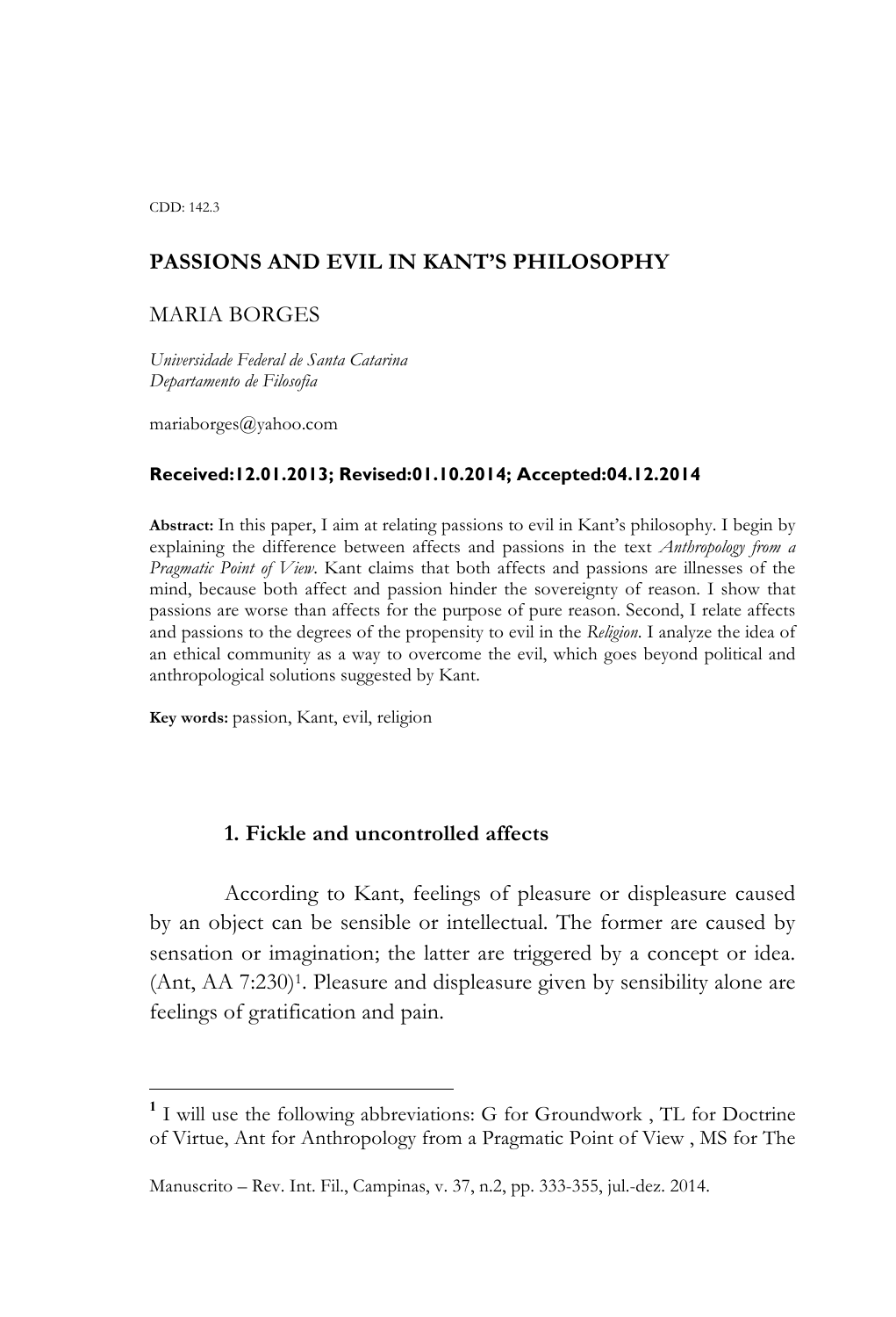Kant defines affects as belonging "to the feeling of pleasure and displeasure", while passions belong "to the faculty of desire." (*Lectures on Anthropology***,** Mrongovius ( 25,2: 1340). In the *Lectures of Metaphysics* taught in the 1770's, Kant explains that feeling is related to the way we are affected by an object, rather than to properties of object: "If I speak of an object insofar it is beautiful or ugly, agreeable or disagreeable, then I am acquainted not with the object in itself, as it is, but rather as it affects me."(Metaphysik L1, 28:245)

The difference between the feelings related to affects and the feelings related to the beautiful can be discerned in the *Anthropology* (Ant, 7:230), where sensuous pleasure is divided into pleasure derived from sensation and pleasure derived from the imagination. While the feeling for the beautiful is partly sensuous, partly intellectual, depending upon the harmony between the cognitive faculties of understanding and imagination, the feeling of pain (*Schmerz*) and gratification (*Vergnugen*) is related to the pleasure and displeasure of sensation alone.

Affects are feelings of pleasure or displeasure that hinder the reflection through which inclinations were to be submitted to rational maxims; they are sudden and rash, making reflection impossible (TL, 6:408), such as water that breaks through a dam or a stroke of apoplexy (Ant, 7:252). They can lead the agent to moral blindness, since they hinder deliberation, with the consolation that this emotional storm

<u>.</u>

Metaphysics of Morals , Rel for the Religion within the boundaries of reason, Idee for Idea for an universal history with a cosmopolitan aim. The numbers refer to volume and page (volume: page) of the Academy Edition (Kant's gesammelte Schriften, Königlichen Preußischen (later Deutschen) Akademie der Wissenschaften. Berlin: De Gruyter, 1900 -). I will use the translations of The Cambridge Edition of the Works of Immanuel Kant, Paul Guyer and Allen Wood (editors).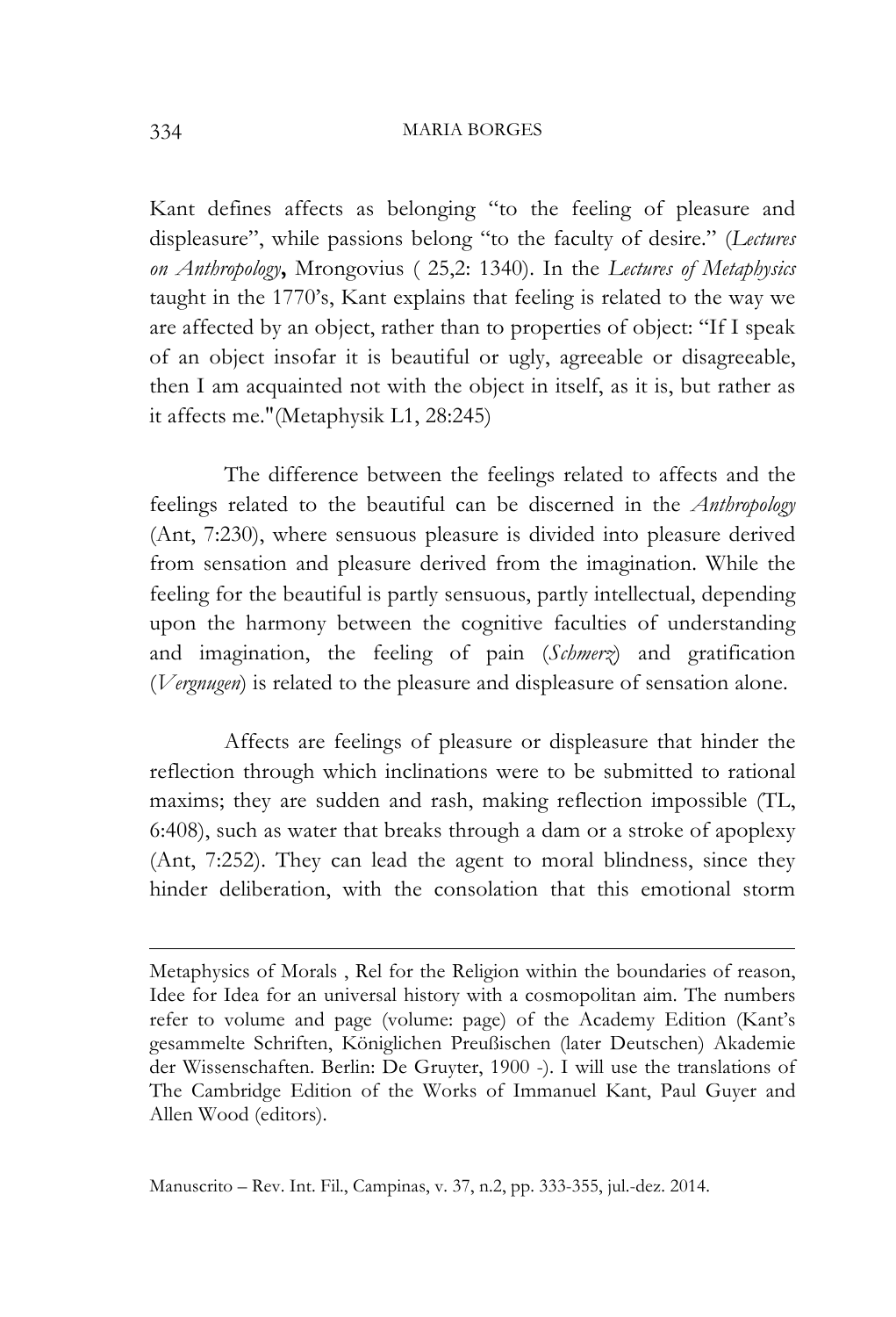easily goes away and calms itself, allowing the subject to go back to a state where reflection is possible again. He cites the example of someone who marries out of love and is blind to the flaws in the character of her beloved, but regains her vision a week after marriage (Ant, 7: 253). The Kantian paradigmatic example of affect is anger, a tempestuous feeling by nature, and fickle like love.

The fickleness of the affect of love can be illustrated in Juliet speech in the Shakespearean tragedy, Romeo and Juliet:

ROMEO ( Act 2, Scene II): *Lady, by yonder blessed moon I vow, That tips with silver all these fruit-tree tops--* JULIET: *O, swear not by the moon, th' inconstant moon, That monthly changes in her circle orb, Lest that thy love prove likewise variable.* ROMEO: *What shall I swear by? (…)*

JULIET:

*Well, do not swear. Although I joy in thee, I have no joy of this contract tonight. It is too rash, too unadvised, too sudden; Too like the lightning, which doth cease to be Ere one can say it lightens.*

Here one can understand the fickleness of affects: they are too rash, unadvised, too sudden, they go away very quickly.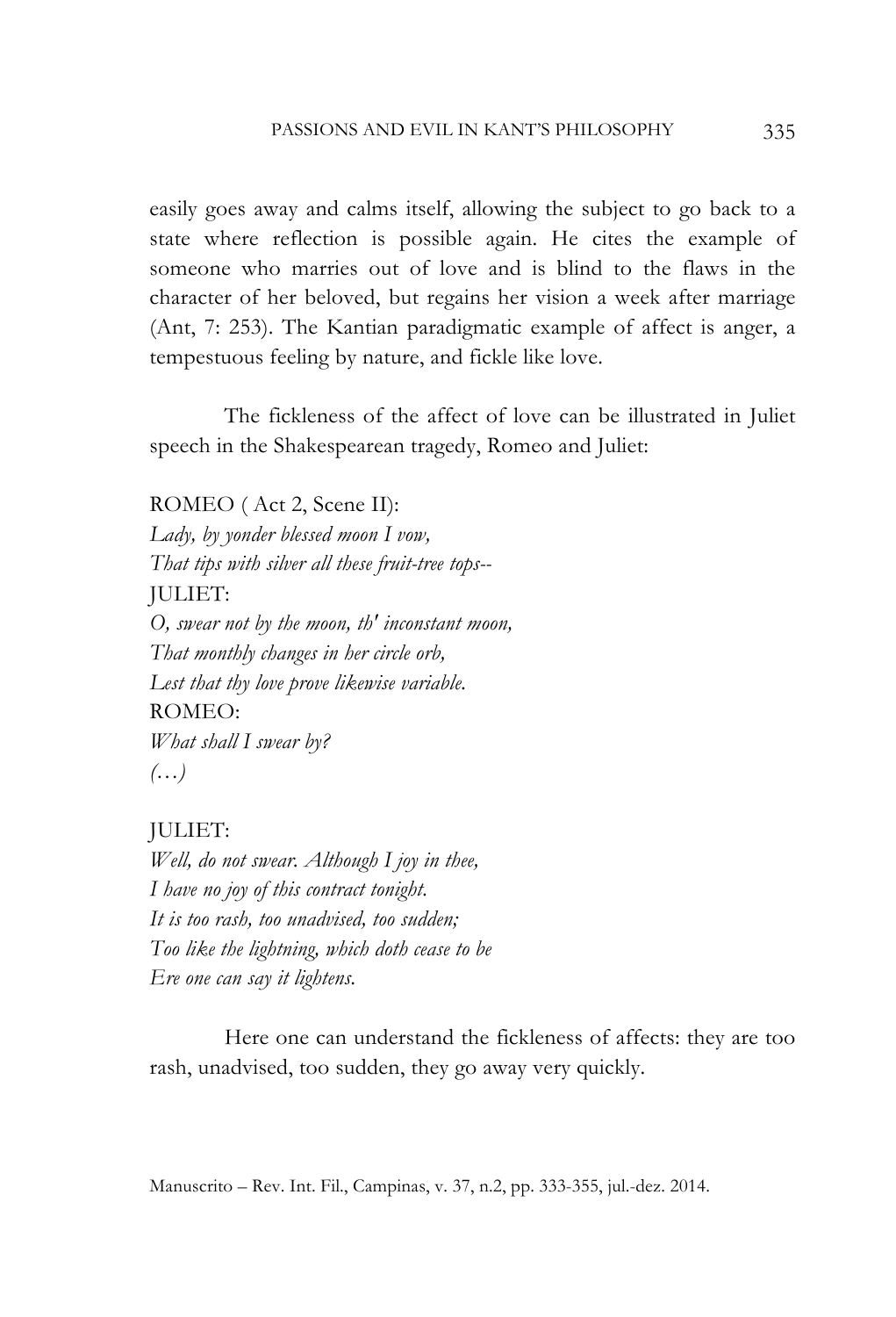While explaining the essence of affects in the *Anthropology*, Kant refers to the Scottish doctor John Brown*:* 

> Affects are generally morbid occurrences (symptoms) and may be divided (according to analogy with Brown's system) into sthenic affects as to strength and asthenic affects as to weakness. Sthenic affects are of the exciting and frequently exhausting nature; asthenic affects are of a sedative nature, which often prepare for relaxation. (Ant, 7:256)

Many eighteenth centuries medical writers had claimed that the causes of diseases are excesses or irregularities in human activity. John Brown (1735-88) towards the end of the century also thought that the same external powers of nature that produce life and health also produces sickness and death. He saw the decline of the organism in quantitative terms, as a loss of excitability, which decreases slowly in quantity everywhere in the body from childhood to old age. Life is nothing but a forced state; if the exciting powers are withdrawn, death necessarily follows. The cause of diseases is an increase or decrease of excitability. Sthenic diseases are caused by an excess of exciting powers, while asthenic diseases by a loss of exciting powers.

Following Brown, Kant talks about affects as physiological states of excitement or release. Laughing with emotion (a sthenic affect) is an example of the first; weeping with emotion (an asthenic affect) is an example of the second. Furthermore, many other affects are related to bodily functions: anger, if one can scold freely, is a way to aid digestion (Ant, 7:261) and fear in battle could be related to acid indigestion. (Ant, 7:256).

# **2. Passion and evil maxims**

Kant ´s realm of inclinations also includes passion, which is related to the faculty of desire and refers to a strong desire for

Manuscrito – Rev. Int. Fil., Campinas, v. 37, n.2, pp. 333-355, jul.-dez. 2014.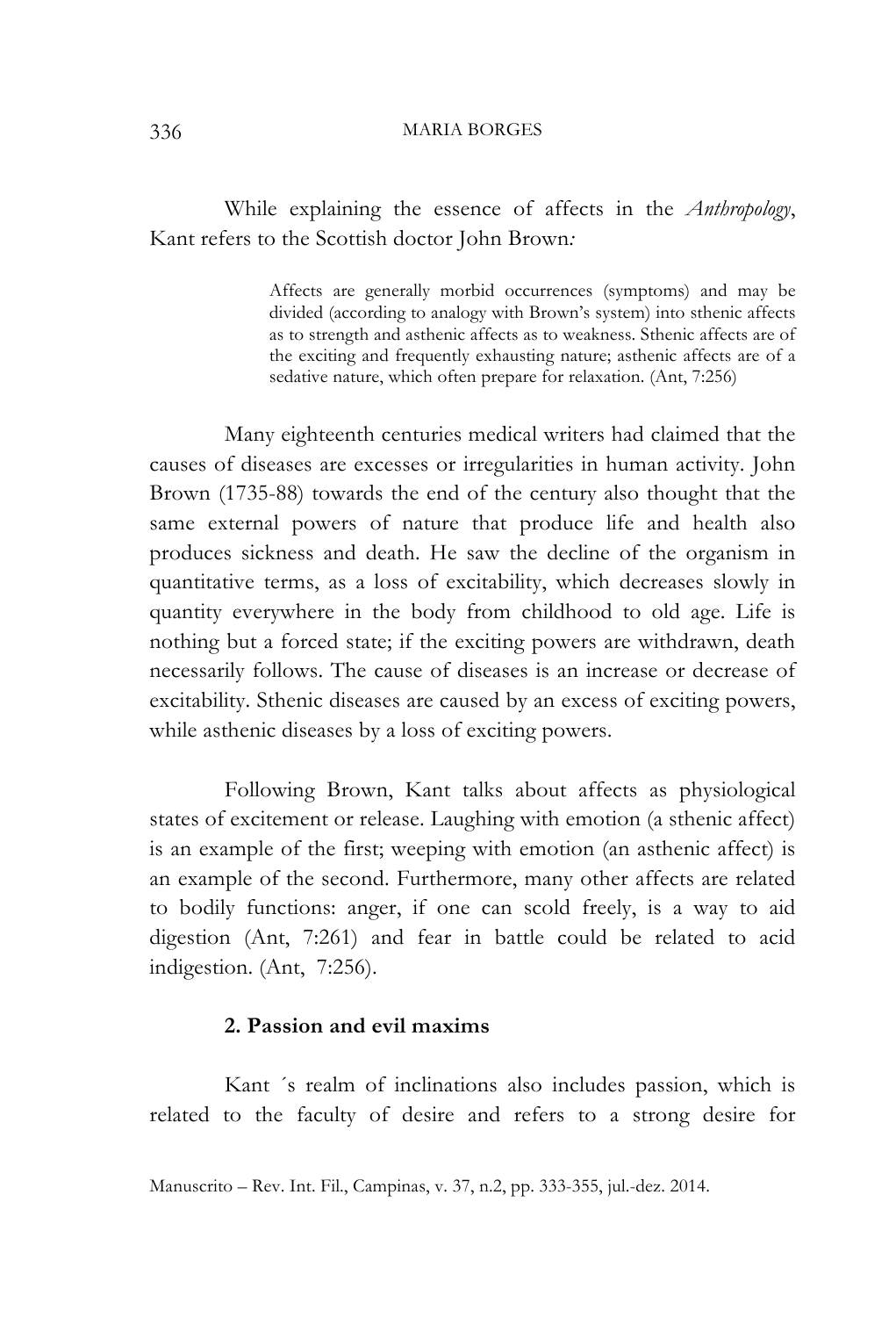something. Passion is also related to sensation, however it is not linked to the way we are affected by an object, but to the way we desire it. The faculty of desire admits four levels of intensity: the first is propensity (*Hang, propensio*), when one have a desire that precedes the representation of the object. In the *Lectures on Anthropology*/ Mrongovius (AntM, 25,II,1340), Kant mentions the north people's tendency to drink strong drinks as an example of propensity. The second is instinct (*Instinkt*), which consists in a desire without previously knowing the object by which it is satisfied, e.g., a child's instincts desire for milk or the instinct of an animal to protect his offspring (Ant, 7: 265). The third level is inclination (*Neigung, inclinatio*) 2, which is defined as a habitual desire, and exemplified with the desire to play games or drink. If an inclination is too strong, it becomes a passion (*Leidenschaft*, *passio animi*), which is the last degree of the faculty of desire. Inclination, Kant argues, is "a habitual sensuous desire", and passion is the "inclination which can hardly, or not at all, be controlled by reason" (Ant 7:251).

In the light of the analysis of passions and affects, could we still agree with the Kantian claim about the reality of practical freedom, as the independence of the will regarding inclinations? Affects and passions are said to be an obstacle to moral deliberation, however he also draws on a strong picture of freedom, which does not allow for pathological compulsion. In the *Lectures on Ethics* / Mrongovius, we read:

> Can I really conceive of a pathological compulsion in man as well? Truly, I cannot, for freedom consists in this, that he can be without compulsion in the pathological sense; nor should he be compelled in

 $2$  Although inclination is sometimes used to refer to all sensible incentives of human nature that is opposed to reason, in its specific definition, it refers to only one of the divisions of the faculty of desire.

Manuscrito – Rev. Int. Fil., Campinas, v. 37, n.2, pp. 333-355, jul.-dez. 2014.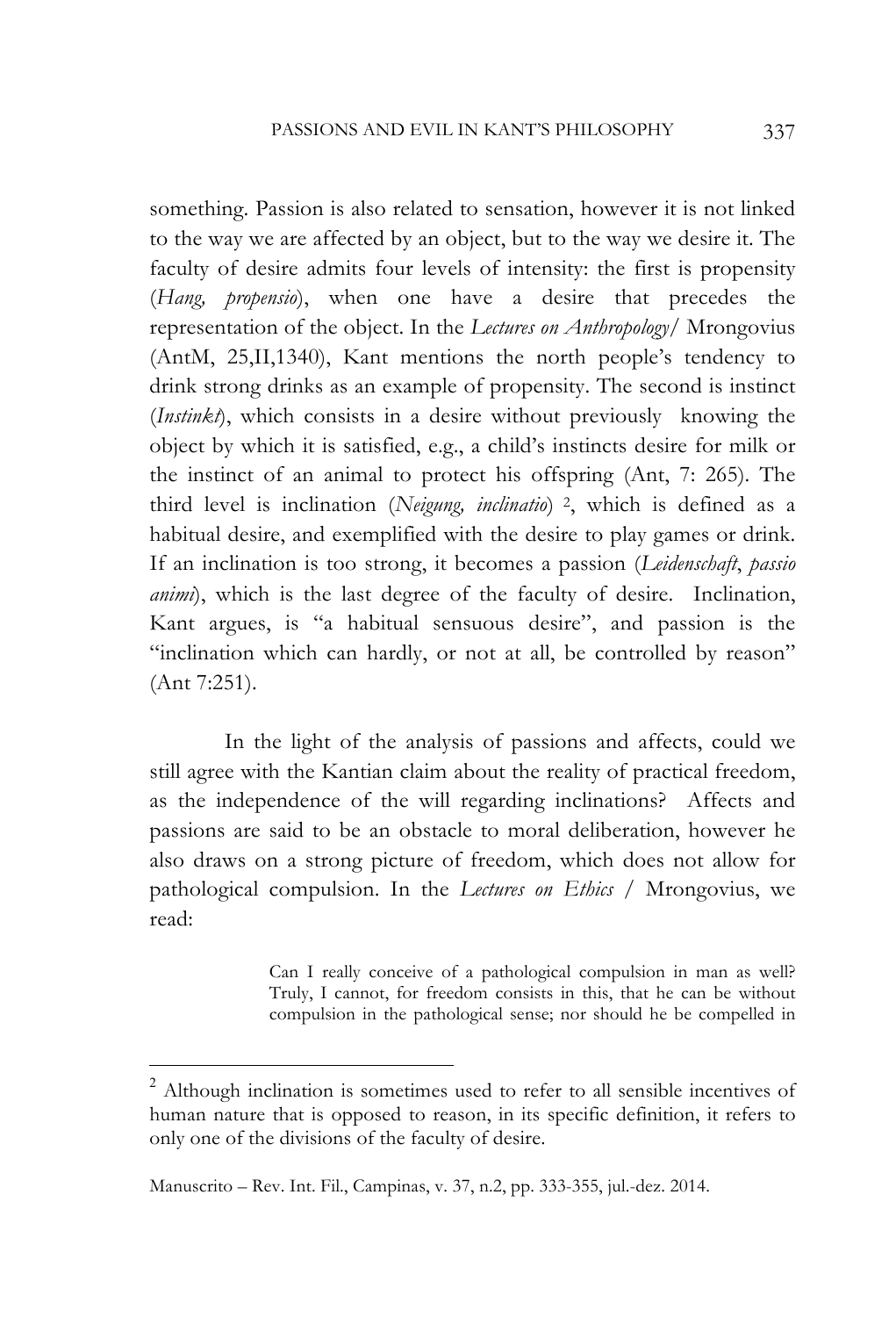that way. Even if a man is so constrained, he can nevertheless act otherwise. ( 29:618)

We have strong emotions, difficult to control, but we have means to tame them in order to act the way we want. Virtue is one of these means. We are not responsible for emotions, although we can be held responsible for actions, since the strength of emotions cannot be equated to compulsion, such as the compulsion for drugs. Some philosophers have tried to establish this kind of parallel between strong emotions and addiction. (Elster, 2000). Kant would not accept this picture, because as strong as emotions can be, and as much of a problem for morality that they can portray, the very idea of practical reason presupposes that agents can decide how to act. In fact, the Kantian picture here is more likely to be accepted by moral common sense, since a strong emotion can never be taken as a total excuse for a bad action. Agents can mention strong anger to explain their violent acts, yet not to forgive them. People are held responsible for wrong actions due to strong emotions, because it is presupposed that they could have acted otherwise.

If we disregard, for the moment, the difference in how they are related to objects, we find that both affects and passions are considered illnesses of the mind, because both affect and passion hinder the sovereignty of reason. However, the former is less harmful than the later. This can be shown if one compares anger (affect) with hate (passion). Anger intensifies quickly and subsides in an equally instantaneous manner. Hatred, because it is a passion, does not allow of such control.

> Since the passions can be coupled with the calmest reflection, one can easily see that they must neither be rash like the emotions, nor stormy and transitory; instead, they must take roots gradually and even be able to coexist with reason (Ant, 7: 266)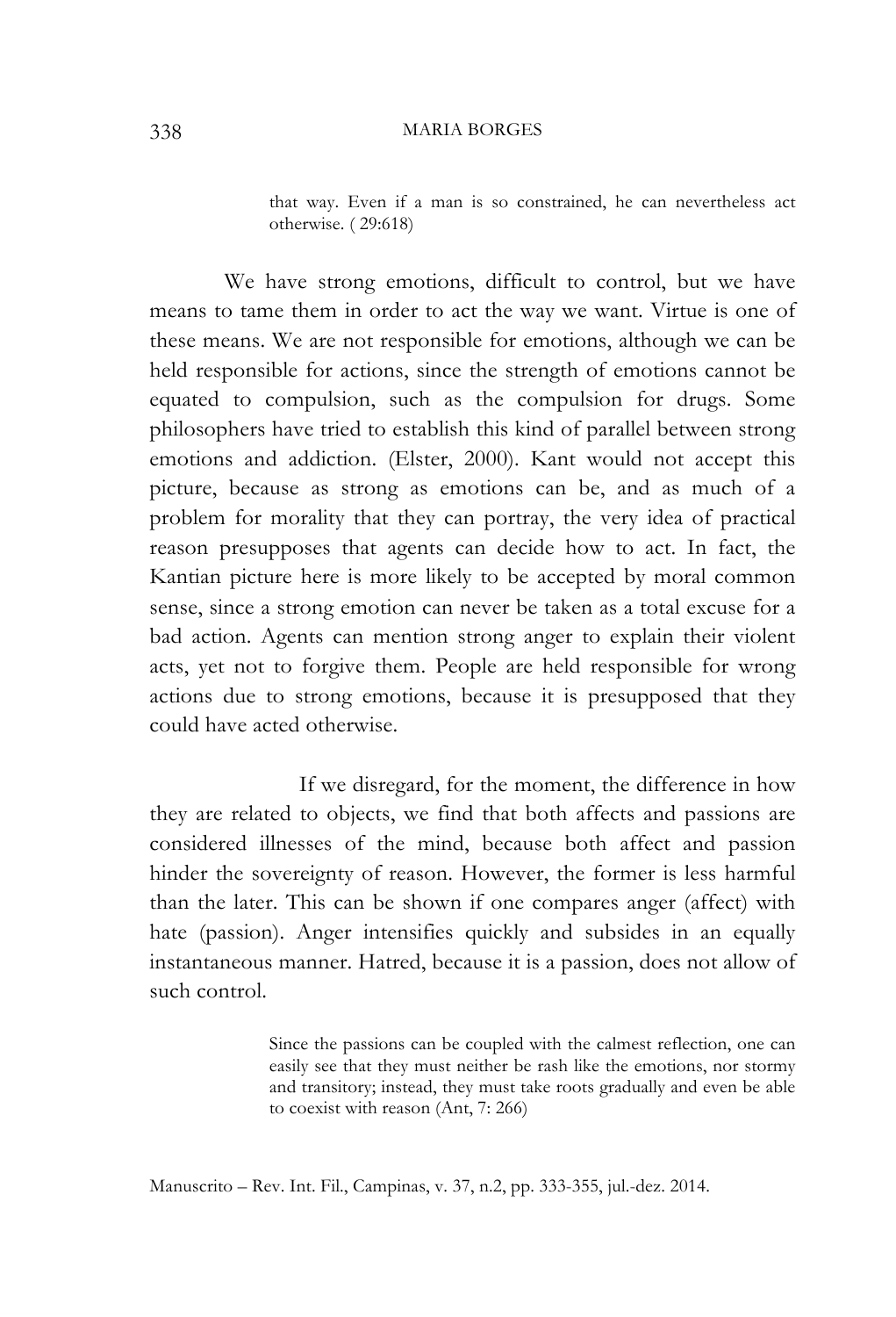Passions are more closely related to the will; nevertheless, this does not imply that they can be brought under greater control by reason. They can be considered a perversion of reason, since they "take roots" into reason and coexist with rational decision. Curiously the irrational aspects of affects make it preferable to passions. Kant uses many medical metaphors to stress just this distinction: affect is an intoxicant that causes a headache while passion is a poison that causes a permanent illness ( Ant, 7:252), affect is a delirium (7:266) or a "stroke of apoplexy" (7:252), while passion "works like consumption or atrophy"(7:252) or an illness that abhors all medication (7:266), passions are "cancerous sores for pure practical reason " (7:266) to which the physician of the soul could only prescribe palliative medicines (7:252). The metaphorical bundle of infirmity of emotions speaks to their degree of evil. Affect, the least dangerous of the "illnesses of mind", is related to weakness which can still coexist with a good will:

> Affects belong to feeling insofar as, preceding the reflection; it makes this impossible or more difficult. Hence, an affect is called precipitate or rash (*animus praeceps*), and reason says, through the concept of virtue, that one should get hold of oneself. Yet this weakness is the use of one's understanding coupled with the strength of one's affects, is only a lack of virtue and, as it were, something childish and weak, which can indeed coexist with the best will" (TL, 6:408)

Passions exhibit a contradictory nature. On the one hand, Kant says that they hinder the control of reason to compare at a particular moment, a specific inclination against the sum of all inclinations (Ant, 7:265). On the other hand, they admit some rational deliberation about the means to obtain what the agent desires. One good example is given in the *Anthropology*, where Kant compares the inability of a man who feels the affect of love to seduce someone, to the skill of one who is taken by the passion of love. The first will not be successful, while the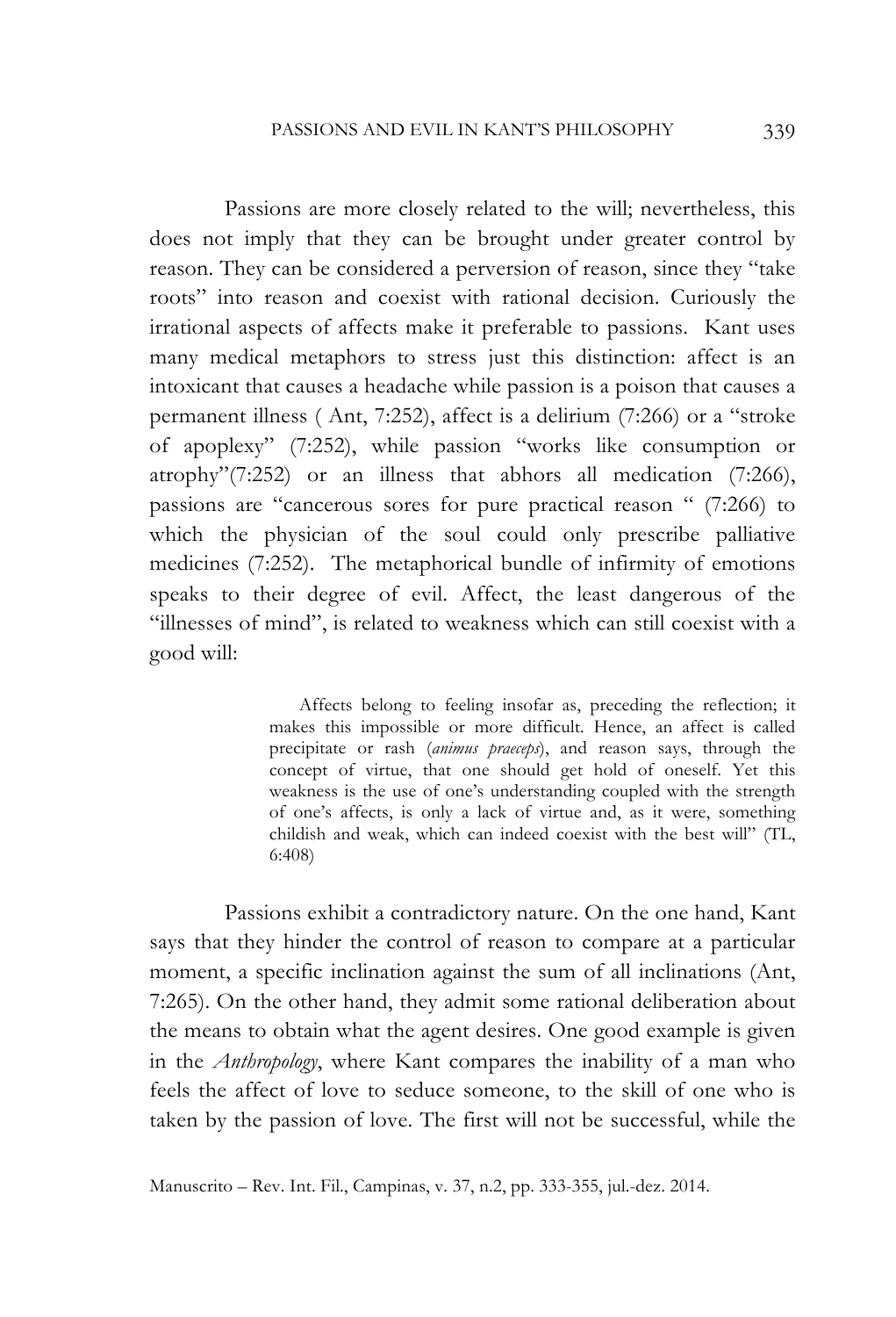second can easily trap the helpless victim (Ant, 6:265). The difference is that one is immersed in a full agitation of the mind, while the other keeps a cold blood to plot the way to obtain his goal..

While affects are outbursts of feelings, which can coexist with a good, however weak heart, passions are persistent inclination that can lead the agent to choose maxims against the moral law. Here evil does not come from frailty, but from the choosing a maxim against the moral law. This can be illustrated by Lady Macbeth's speech in the play Macbeth, in which she calls the evil spirits to make her follow the wicked maxim she decided for her action.

Lady Macbeth (Act I, Scene V)

*Come, you spirits That tend on mortal thoughts, unsex me here, And fill me from the crown to the toe top-full Of direst cruelty! make thick my blood; Stop up the access and passage to remorse, That no compunctious visitings of nature Shake my fell purpose, nor keep peace between The effect and it! Come to my woman's breasts, And take my milk for gall, you murdering ministers, Wherever in your sightless substances You wait on nature's mischief! Come, thick night, And pall thee in the dunnest smoke of hell, That my keen knife see not the wound it makes, Nor heaven peep through the blanket of the dark, To cry 'Hold, hold!'*

Passions does not operate such as affects do. An agent taken by an incontrollable affect may act against the maxim she has decided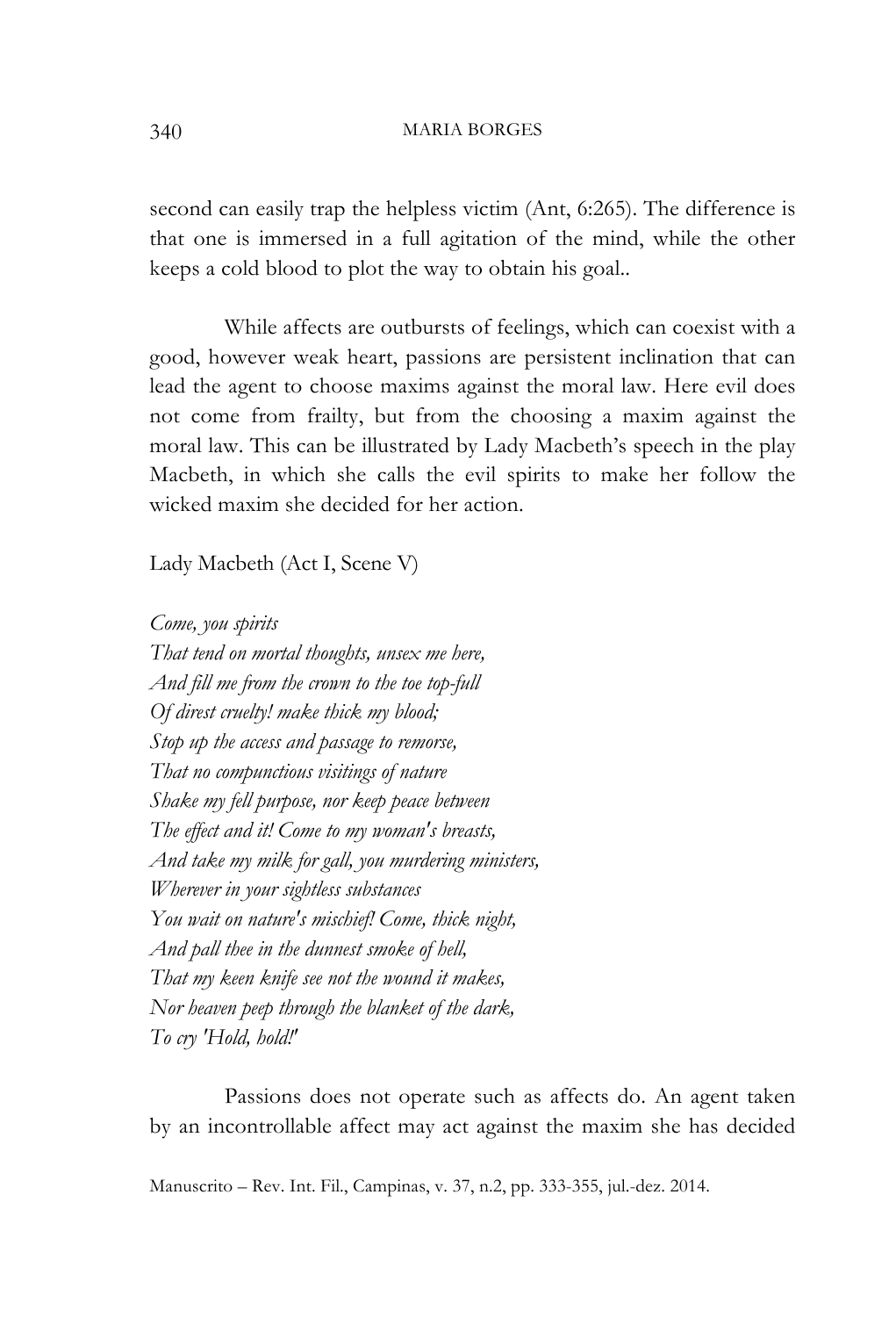to follow, what may lead to irrational actions, that goes beyond what one call rational agency. On the contrary, passions may form maxims of action, which speaks of their evil disposition. Actions from passions belong to the realm of rational agency; however, they do not follow prudential reasons. This is the case of the ambitious man. If ambition is only an inclination, one can have ambition as grounding maxims of action, which will lead to the conquest of which is desired by the ambitious man. When ambition as passion grounds maxims of action, since passion is a mania (*Sucht*), it can lead to the opposite of what is desired. A blind ambition, such as Lady Macbeth's lust for power, can lead to the opposite of what is ambitioned. She madly wanted her husband to be king, but she ended up causing his death.

Passions are beyond the weak adjectives of 'childish', because they are not just signs of weakness, but the true evil:

> A passion is a sensible desire that has become a lasting inclination (e.g., hatred, as opposed to anger). The calm with which one gives oneself up to it permits reflection and allows the mind to form principles upon it and so, if inclination lights upon something contrary to the law, to brood upon it, to get it rooted deeply, and so take up what is evil (as something premeditated) into its maxim. And this evil is then properly evil, that is, true vice." (TL, 6:408)

Unlike affects which are temporary emotions, passion is characterized as a lasting inclination. Evil is connected to reflection and to the will's formulation of maxims based on emotions. While an affect constitute a subjective incentive that opposes a maxim, passion may form principles for action. The passion of ambition, for instance, can lead someone to premeditate a murder. One could also murder someone based on a momentary uncontrolled affect. Even if the wrong action is the same, the latter is based on a discrepancy between the force of emotion and the will; the former is based on a will that has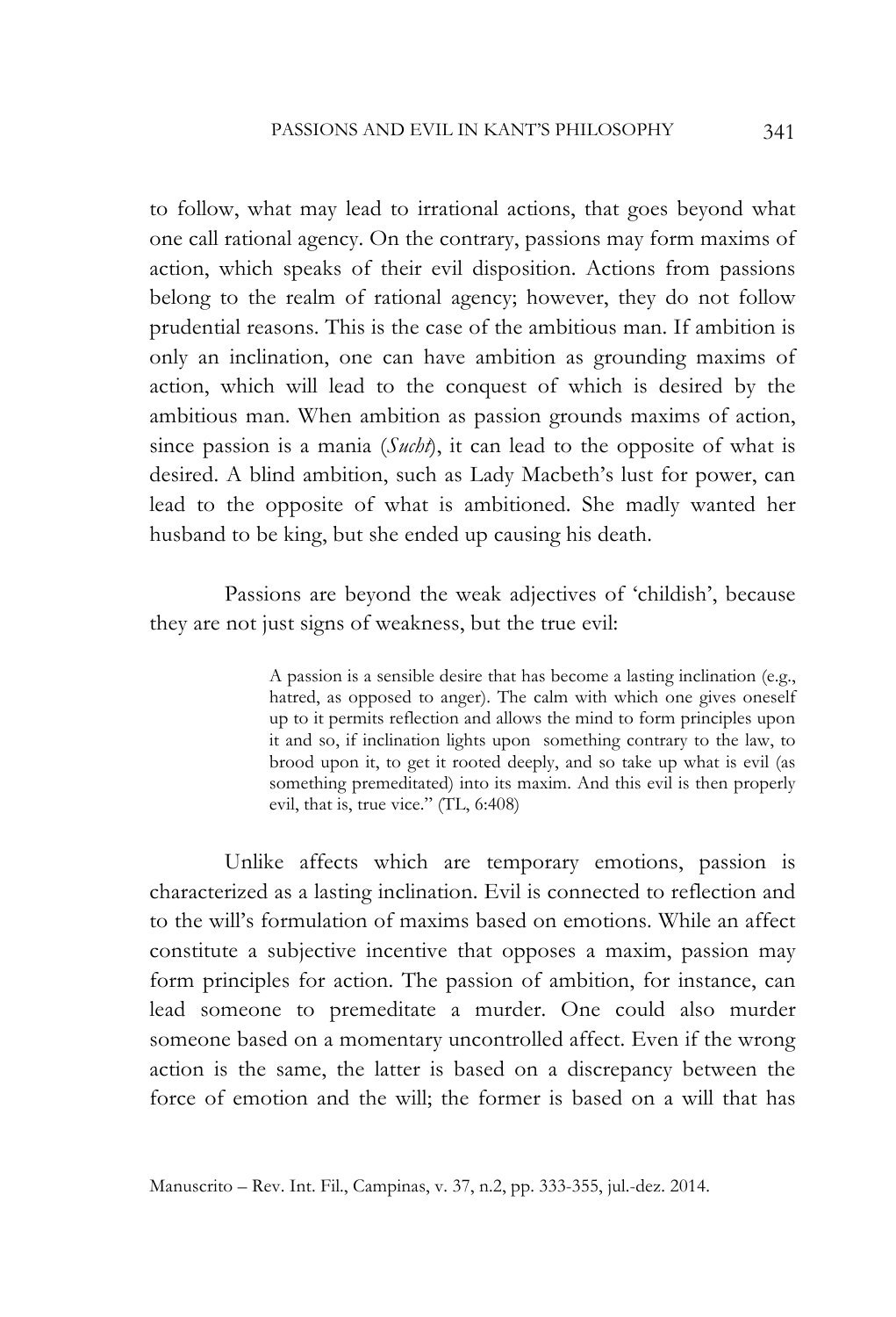chosen to act according to a non-moral maxim. That is the reason why Kant says that passions are worse to freedom than affects:

> One can also easily see that passions do the greatest harm to freedom; and if affect is a delirium, then passion is an illness which abhors all medication. Therefore, passion is by far worse than all the transitory affects which stir themselves at least to the good intention of improvement; instead, passion is an enchantment which also rejects improvement" (Ant, AA 7: 266).

The evil character of passions comes from two features. First, passion leads the agent to choose immoral maxims, which are decided as such upon reflection. It implies that these maxims present a kind of perversion of moral reasoning, which inverts the priority of the moral maxims and the maxims based on self-love. Second, passions are never completely satisfied, for that reason they are labeled by the word mania (*Sucht*), meaning that they become an obsession about their never conquered object. That is the reason why Kant supports that no physical love can count as passion. Only the refusal of the object of the love can turn the affect of love into a passion of love.

There are also other feelings that can be either an affect or become a passion. Besides love, Kant gives the example of ambition. An ambitious person, besides its own ends, usually wants to be loved by others; however, if he is passionately ambitious, he can be hated by others and even run the risk of becoming poor, because his passion makes him blind. If ambition, however, remains as an inclination, it will be compared to other inclinations and will not ruin the ambitious man. That is the reason why Kant declares that "inclination, which hinders the use of reason to compare, at a particular moment of choice, a specific inclination against the sum of all inclinations, is passion". (Ant, 7: 265**).**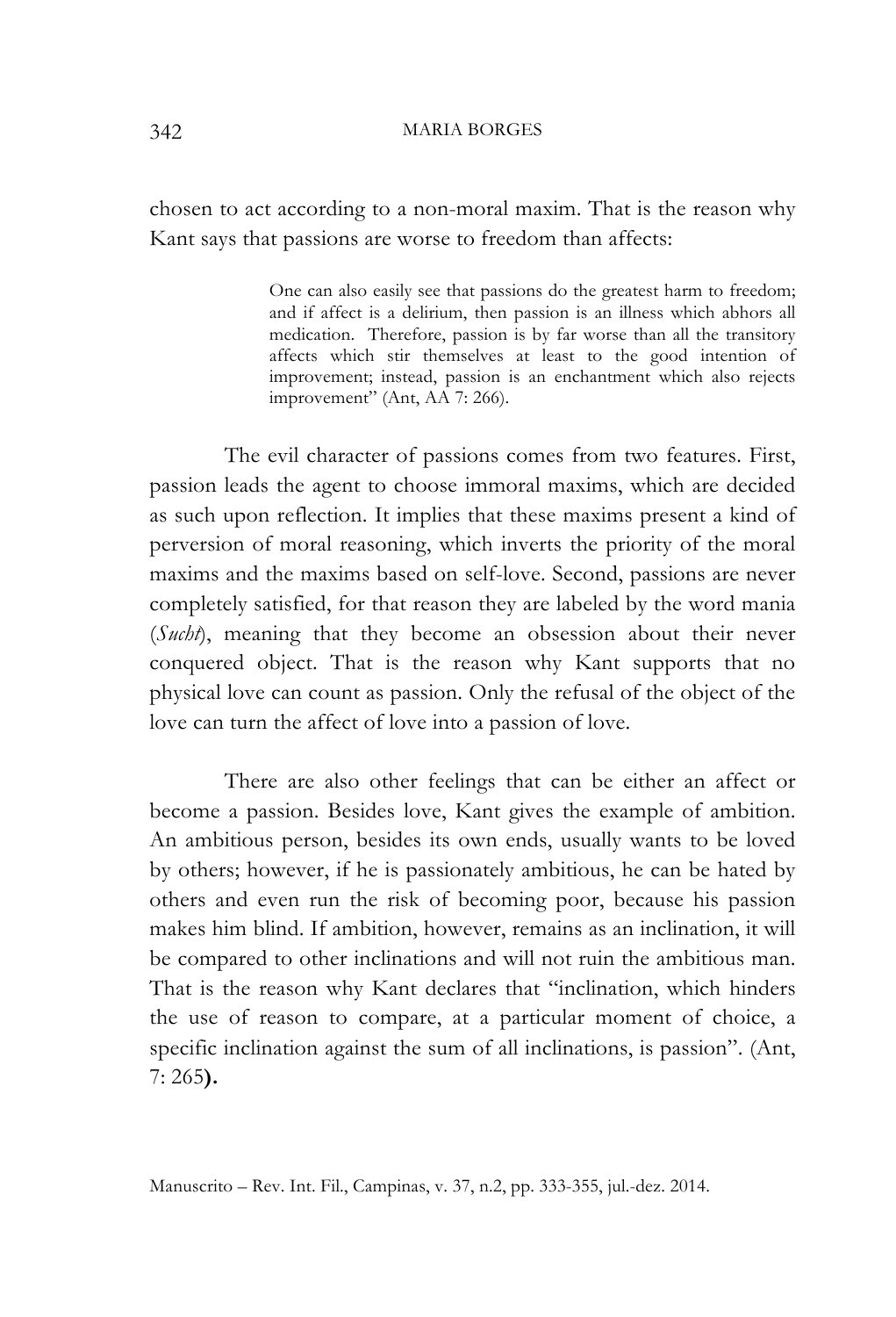### **3. Social Passions**

Kant classifies passion into natural and social ones. Natural passions are called "burning passions", e.g., the inclinations for freedom and sex; the second ones are called cold passions and are ambition (*Ehrsucht*), lust of power (*Herrschsucht*) and greed (*Habsucht*) (Ant, AA 7:272-275). The passion of freedom should not be understood as a rational desire to determine the will in an autonomous way; rather it is a desire not to depend on other people: "whoever is able to be happy only at the option of another person, feels that he is unhappy" (Anth, AA 7:268). It is a natural desire, a desire to keep others far away, and to live "as a wanderer in the wilderness". It is a desire, not to depend on anyone, which belong to the natural man before "public law protects him", i.e., in the state of nature.

However, the most dangerous passions are not the innate, but the acquired ones, which arise from culture. In the *Religion*, Kant states that the evil principle of human nature belong to passions, "which wreak such great devastation in [human being's] originally good disposition" (Rel, AA 6:93), referring mostly to the social passions of addiction to power, addiction to honor and greed. Their danger consists in their having characteristics of reason: "passion appears to imitate the idea of a faculty which is closely linked with freedom, by which alone those purposes can be attained". (Ant, AA 7:270). Passions imitates rationality in the sense that they can calculate means to desired ends. On can notice this in the analysis of greed. Kant explains this passion as the desire to have all that is good: "money is a password, and all doors, which are closed to the man of lesser means, fly open to those whom Plutus favors". (Ant, 7:274). Although greed is a passion and is not related to the moral self-determination of an agent, it is related to a calculus of the means to have everything materially worthy and to open all doors forbidden to the poor.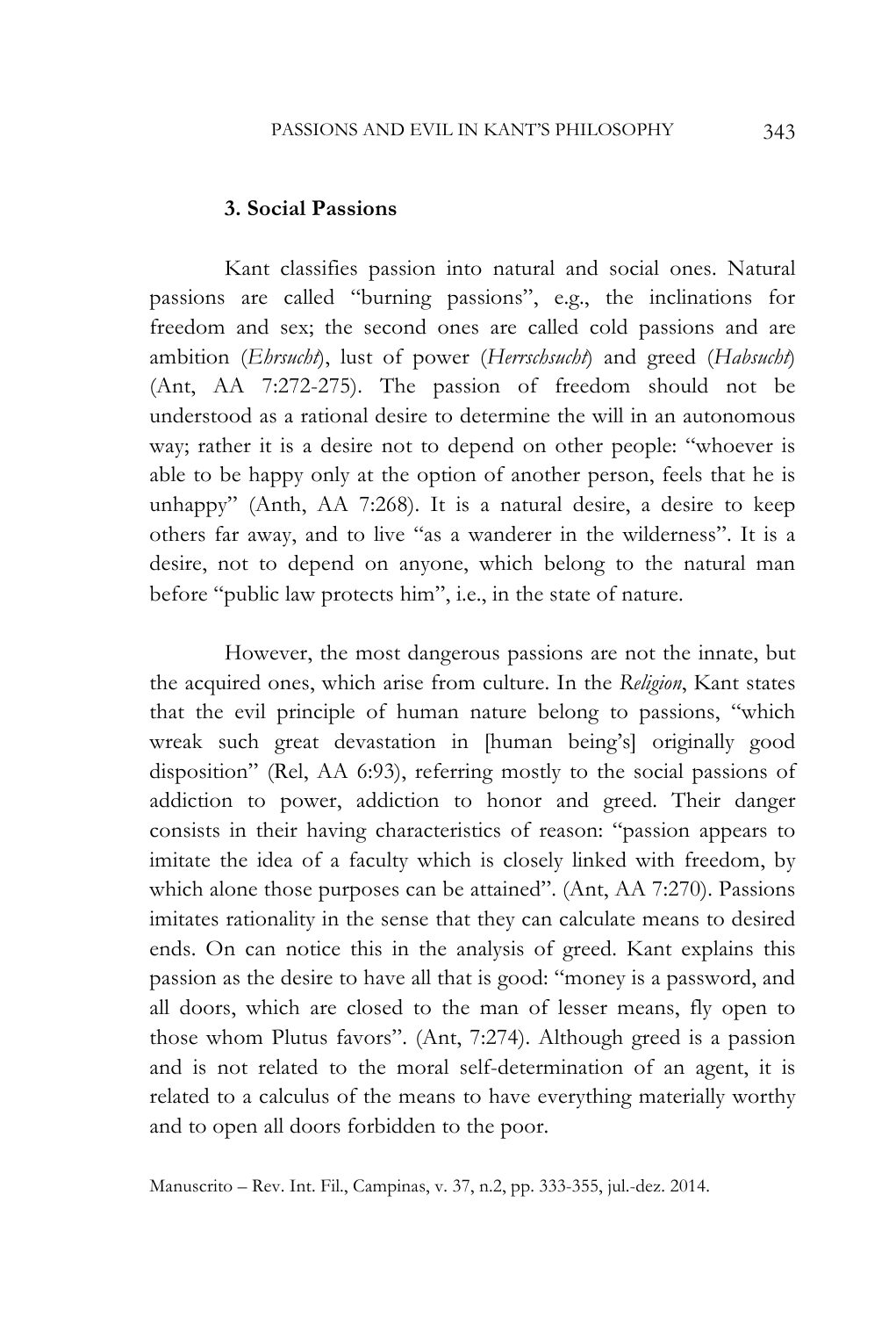In the *Religion*, Kant maintains that inclinations are good and that evil should be searched in a rational principle. In the Anthropology, it is shown that both affects and passions may impede the will, either as a stormy feeling that hinders the accomplishment of the action based on a moral maxim, or by entering in the choice of the maxim. Both in the *Religion* and in the *Anthropology*, Kant claims that the worst evil resides in a rational principle, not in a natural one. The evil principle should not be searched in man's raw nature, but in its rational perversion.

The extirpation of affects is not Kant`s necessary purpose and he even claims in that extirpation of inclinations would "not only be futile but harmful and blameworthy as well" (Rel, 6: 58). However, it is an invariable position that we should extirpate passions, since they are not natural feelings or inclinations. That the evil of passions are worse than the evil of affects can be attested by many passages in the *Religion*. Kant even cites the bible - "we have to wrestle not against flesh and blood (the natural inclinations) but against principalities and powers, against evil spirits" (Rel, AA 6:60) - in order to asseverate that evil does not reside in sensible incentives. Affects can be the cause of weakness, but passions are the cause of true evil.

In his analysis of emotions and evil in Kant, Michael Rolf correctly argues that, for Kant, "all passions are evil, and that all passions are social in content", but Kant "does not claim, and in fact he explicitly denies, that affects are evil, at least in the sense that passions are evil." (Rohlf, 2013, p.755). He considers that "affects, in contrast with passions, are not evil in the way passions are because they lack what makes passions evil, namely, a maxim opposed to the moral law." (Rohlf, 2013, p. 759)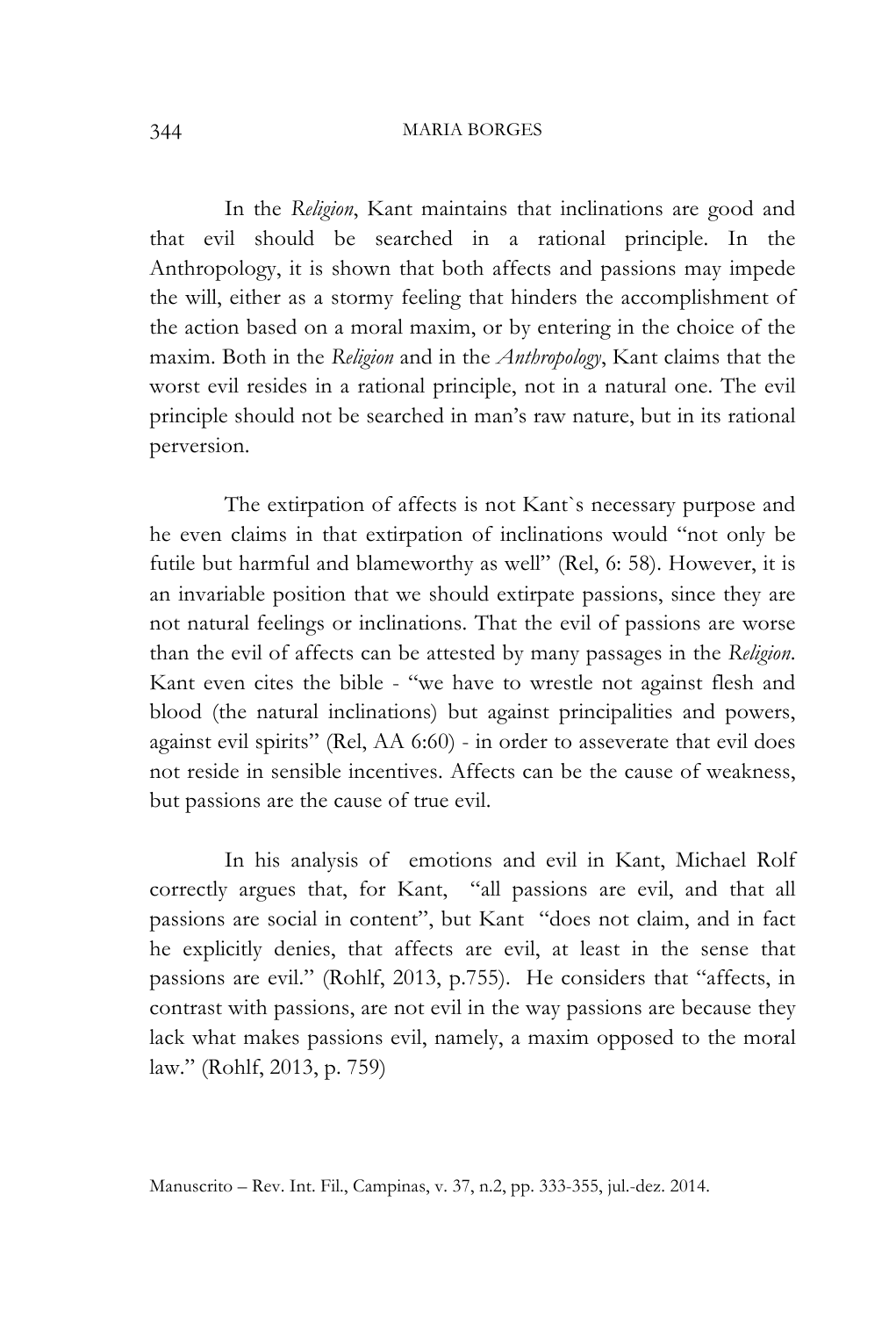### **4. The social basis of pure evil**

In order to win the battle against this principle of evil, one should find its cause. If men search the circumstances that lead them to evil principles, they will find out that they are not related to their raw nature, but to the corruption of the will that one man produce over the others. If a man consider himself poor, he does so "only to the extent that he is anxious that the other human beings will consider him poor and will despise him for it". (Rel, AA 6: 94).

In their works about evil, both Allen Wood (Wood, 2010) and Sharon Anderson- Gold (Anderson- Gold, 2001) call the attention for the fact that evil in Kant has it is source in our social condition. Since evil is originated from social relations, fighting against the evil of passions implies an effort to build a new society that could counteract passions.

In the chapter "Radical evil" of the book *Political Emotions*, Martha Nussbaum also stresses the social feature of human evil in Kant. She says, "the fact that we are animals is not the primary source of our moral difficulty" and Kant's "key contention is plausible: the tempter, the invisible enemy inside, is something peculiarly human, a propensity to competitive self-love, which manifests itself whenever human beings are in a group". (Nussbaum, 2013, p. 166)

The raw nature of men, although can produce strong inclinations that are difficult to master, does not lead to corruption of the human heart. Kant is unequivocal in asserting that only association of men is able to produce pure evil:

> Envy, addiction to power, avarice, and the malignant inclinations associated with these, assail his nature, which on its own is undemanding, as soon as he is among human beings. Nor it is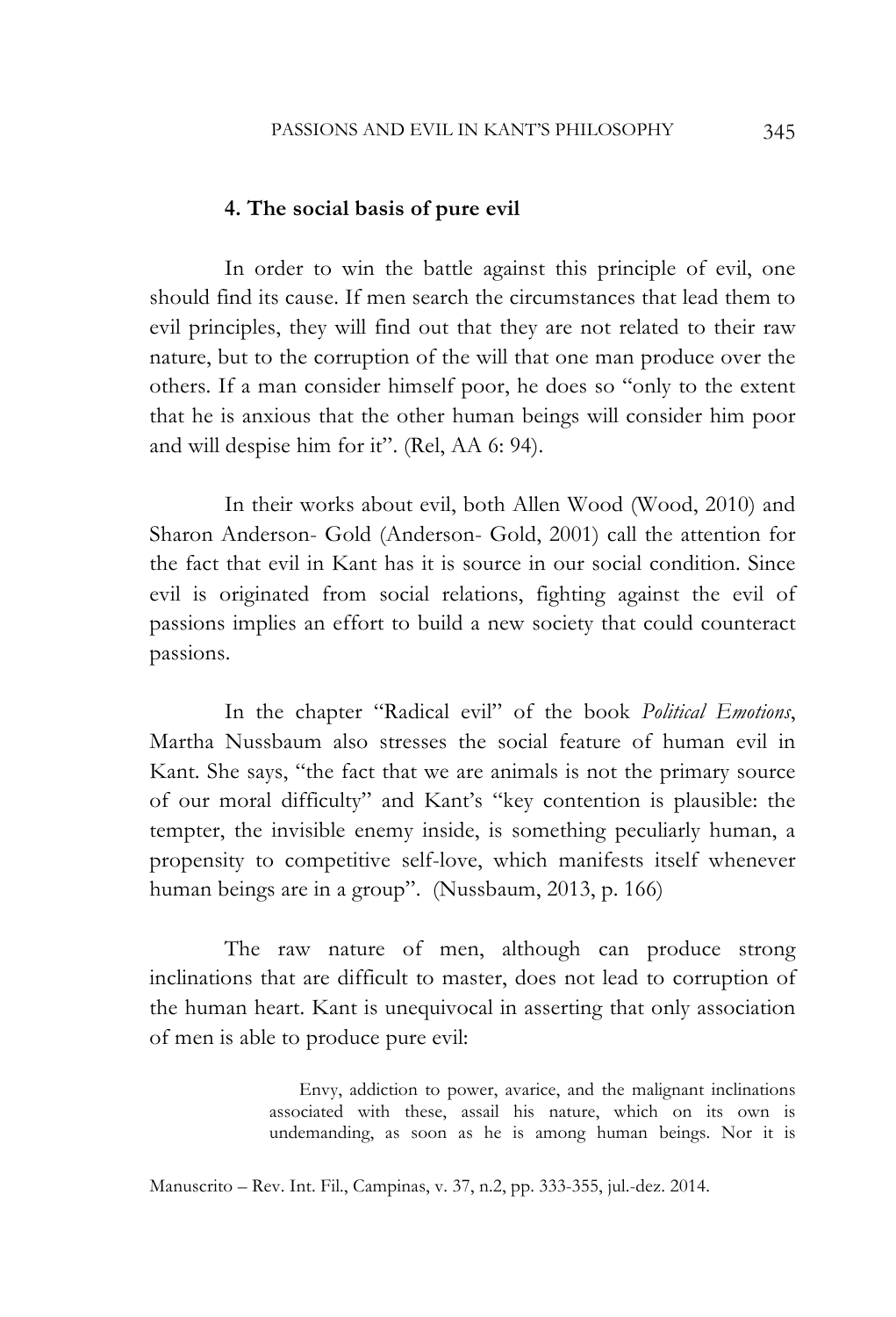necessary to assume that these are sunk into evil and are examples that lead him astray: it suffices that they are there, that they surround him, and that they will mutually corrupt each other's moral disposition and make one another evil. ( Rel, AA 6: 94)

This claim is unambiguous: the inclinations are not by themselves the source of evil, nor are our affects. The passions of envy, addiction to power and avarice are awaken by the interaction with other human beings, even if there were nothing as a bad behavior from others. Human beings are not evil because they are corrupted by the already wicked persons. The ordinary social interaction make human beings evil, because this interaction awakes the comparison between people. Kant also claims that comparison is the source of this social evil: men feel that they are poor because they compare themselves to others, and the fear to be despised or dominated produces the evil passions of ambition and greed.

Nussbaum agrees with this very pessimistic Kantian viewpoint: "even when people are well fed and housed, and even when they are reasonably secure with respect to other prerequisites of well-being, they still behave badly to one another and violate one's other rights" (Nussbaum 2013, p. 167). Evil is neither a matter of social teaching: "Kant is surely right when he suggests that people require no special social teaching in order to behave badly, and indeed regularly do so despite the best social teaching" (Nussbaum 2013, p. 167).

# **5. Is virtue enough to heal evil?**

Could virtue also be considered a cure for evil? If evil comes from the weakness of the will, virtue can help to strength the weak will. Weakness is the first degree of the propensity to evil: it refers to the case in which one has a weak will and is affected by a strong affect, and shortly loses control. However, such lack of control is not, properly

Manuscrito – Rev. Int. Fil., Campinas, v. 37, n.2, pp. 333-355, jul.-dez. 2014.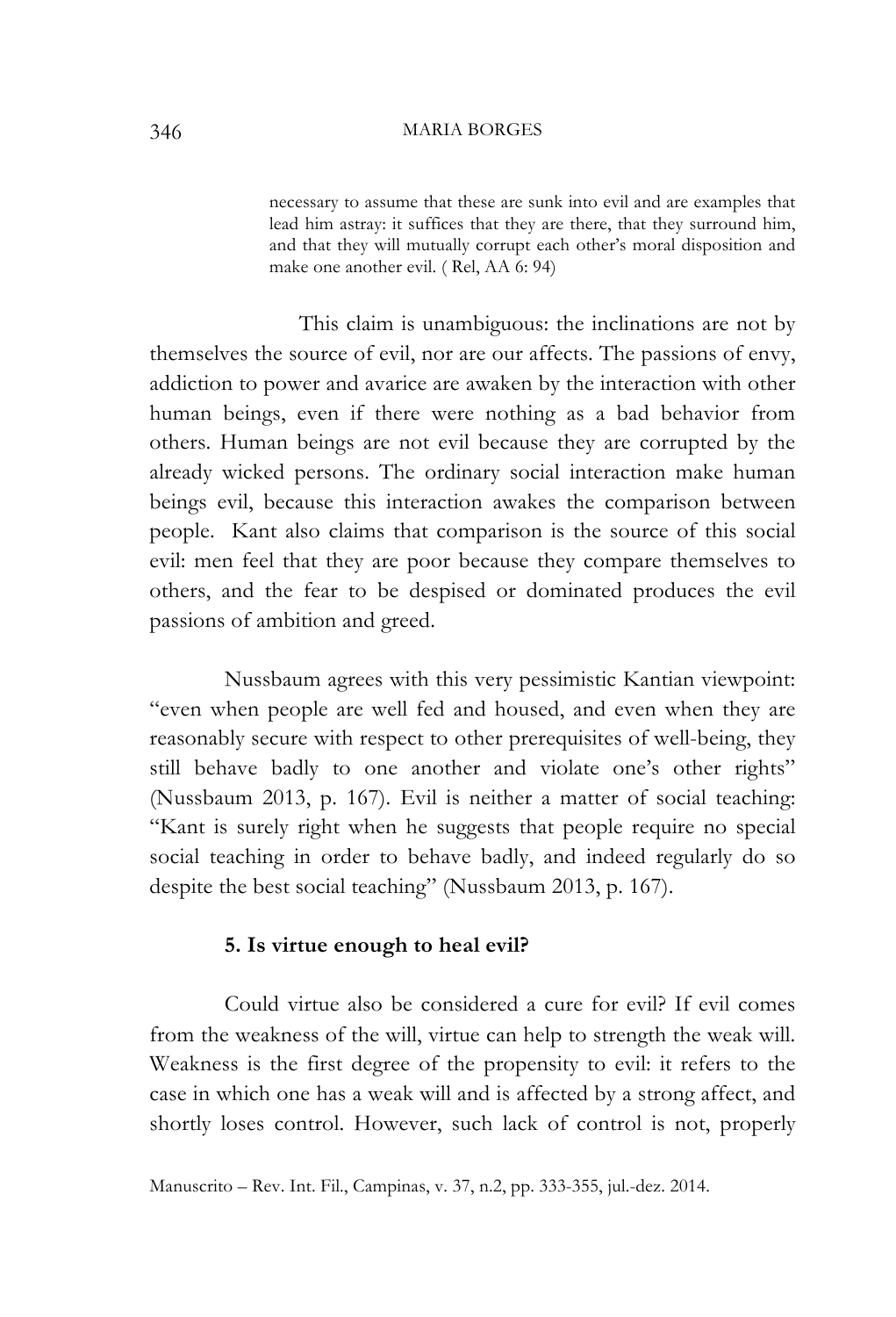speaking, a vice, but a lack of virtue. In the *Religion*, this loss of control is called frailty (*fragilitas*) of human nature, and consists in taking the moral law as the objective ground of action, although it lacks sufficient subjective force when compared to inclinations (Rel, 6: 30).

Virtue, as strength, could work as a cure for affects, because these are impermanent outburst of feelings. As Kristi Sweet highlights: "There are numerous ways in which Kant defines virtue, and virtue itself is manifold in its constitution, perhaps first in Kant's understanding of it is that it is strength".( Sweet, 2013, p. 85). As strength, it can work against inclinations and affects that make it difficult to maintain our resolve. Virtue implies the abiding for the principle of moral law, but it also requires fortitude in keeping our decision to follow the moral law.

Could virtue be a cure for the third degree of evil, which is called malignity? Recently some authors have pointed out that virtue can be the cure for all evil. Michael Rohlf states that "in general, virtue is the strength to comply with moral maxims in the face of our propensity to evil, understood as our tendency to prefer the satisfaction of inclinations", and the education for virtue "will promote not only a good heart and the adoption of fundamental moral maxims, which together constitute the intelligible character of virtue, but also the strength of will to comply with those maxims in the face of our propensity to evil " (Rohlf, 2013, p. 762).

However, since the evil of passions is connected to society, this education for virtue can only fully occur in a society based on the idea of virtue. Only a social remedy can overcome these cancers of pure practical reason.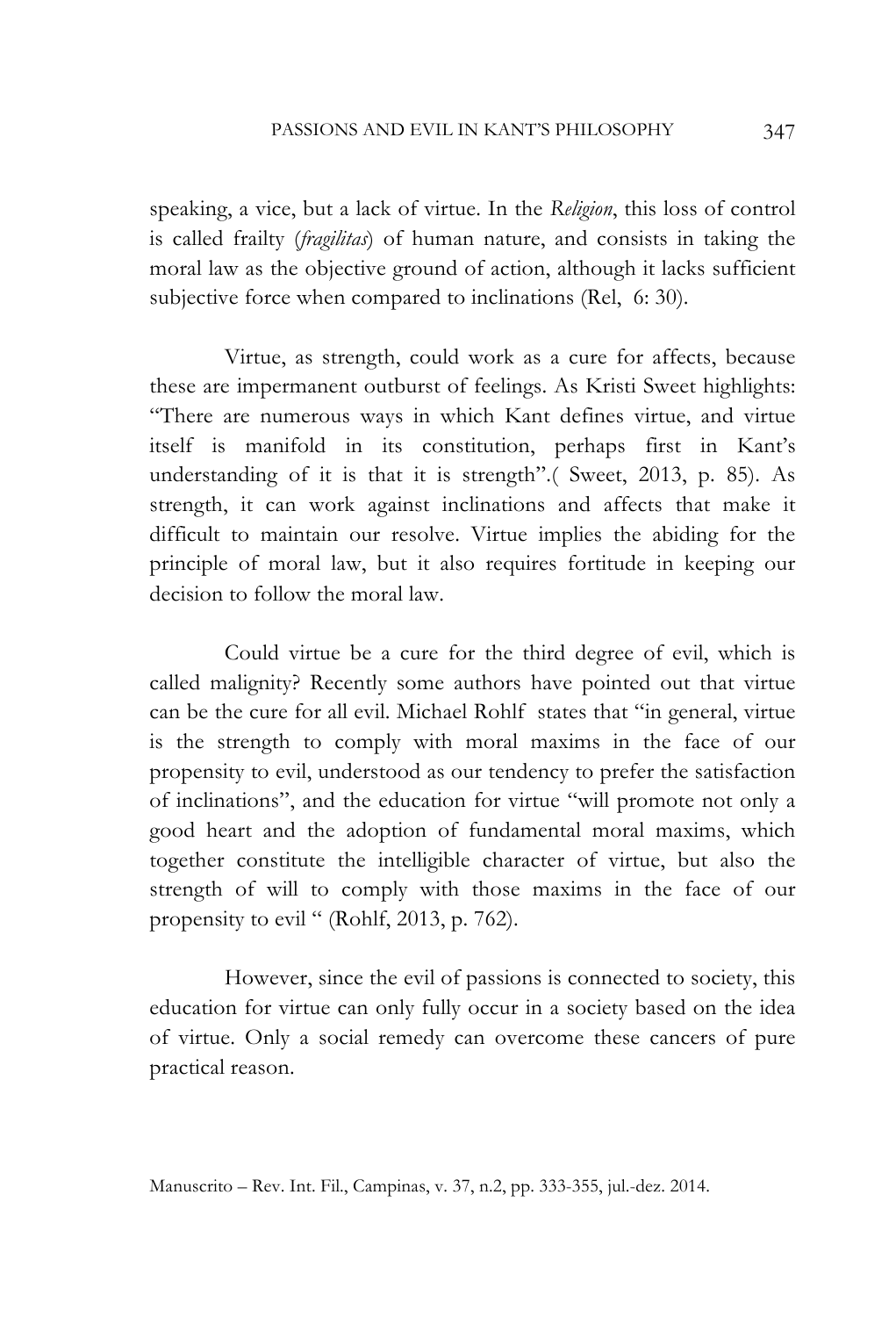If evil is social, the only way to overcome the evil of passions is through a community based on the ideal of the moral good. Virtue in the sense of an individual strength is insufficient to accomplish this task without setting up a society, which will rule over passions.

### **6. The overcoming of evil by an ethical community**

The social solution to evil is clearly stated in the following quote:

> Inasmuch as we can see, therefore, the dominion of the good principle is not otherwise attainable, so far as human beings can work toward it, than through the setting up and the diffusion of a society which reason makes it a task and a duty of the entire human race to establish in full scope. For only in this way we can hope for a victory of the good principle over the evil one. (Rel, 6: 94).

This society is not juridical-civil society, but an ethical society, which can coexist with the former. While a juridical-civil, or political society, is the relation of human beings to one another under public juridical laws, an ethical-civil society is one which they are united under the laws of virtue alone, without being coerced. They can coexist and be composed by the same members.

> An association of human beings merely under the laws of virtue, ruled by this idea, can be called an ethical and, so far as these laws are public, an ethico- civil (in contrast to a juridico-civil society), or an ethical community. It can exist in the midst of a political community and even be made up of all the members of the latter (indeed, without the foundation of a political community, it could never be brought into existence by human beings).(Rel, AA 6:94)

Kant points to an ethical community, which will be the embodiment of virtue and of moral principle. This is not a political society, since even a perfect civil society will not be able to overcome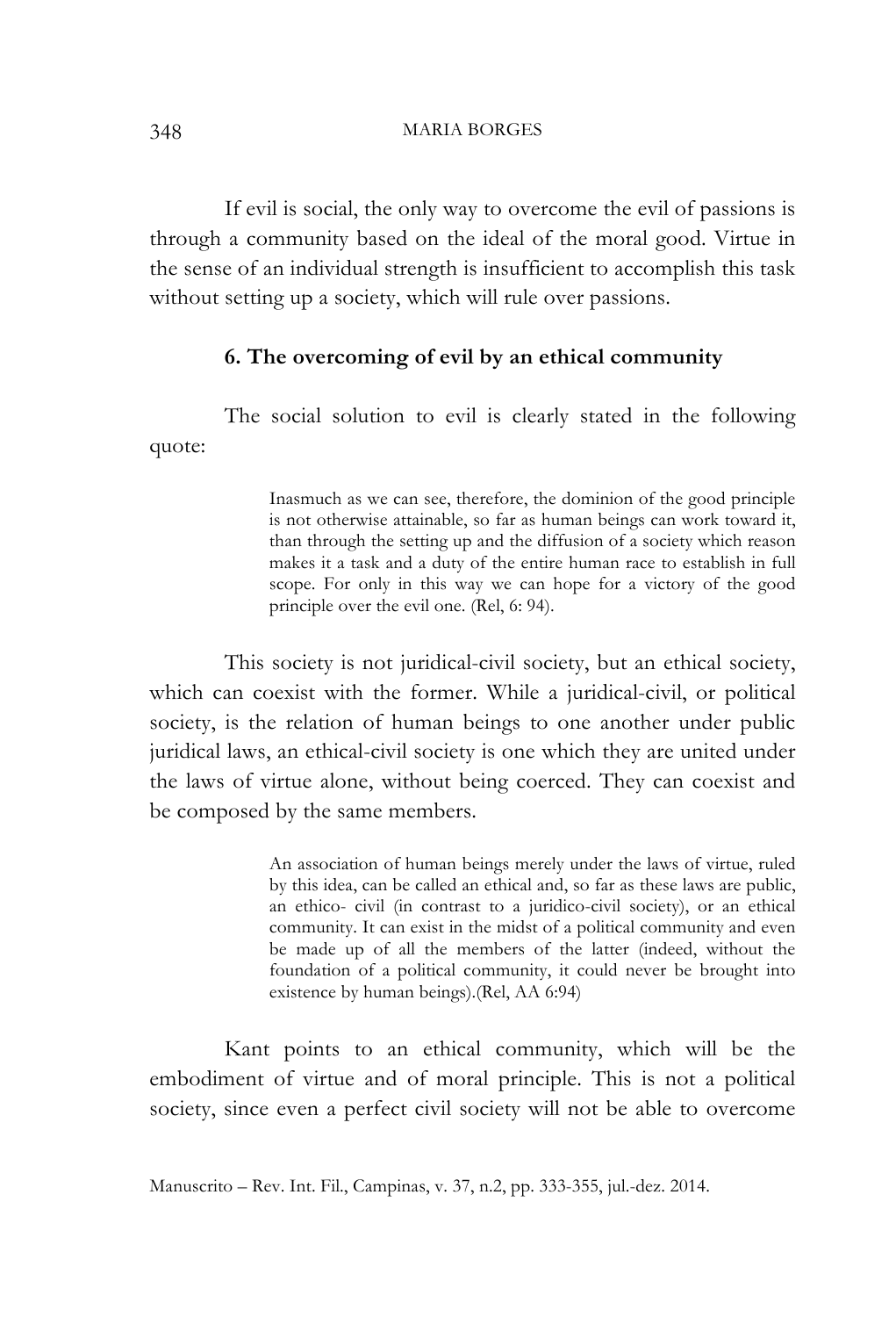passions and therefore defeat true evil by itself. . In addition, this ethical community is a community of virtue, although not of an individual one, but of a shared virtue. It is -as Kant stresses in the above quotation - "an association under the laws of virtue". This association under the laws of virtue may help fighting social passions, while individual virtue could only control affects.

Kantian makes an analogy of this ethical community with a juridico -civil society. In addition, as well as we can oppose the idea of a state of nature to the civil society, we can oppose an idea of an ethical state of nature to an ethical community.

In a political community, the political citizens are still in the ethical state of nature. The citizens cannot be coerced to enter an ethical state, but they can do it. This decisions rest on the persons will, since the citizen of the political community remains free:

> The citizen of the political community therefore remains, so far as the latter's lawgiving authority is concerned, totally free: he may wish to enter with his fellow citizens into an ethical union over and above the political one, or rather remain in a natural state of this sort. (Rel, 6: 96)

### **7. The ineffectiveness of political institutions**

Kant claims in the *Religion* that human beings cannot ground the overcoming of evil only in the development of political institutions. In order to attain their moral destination, they will need to build an ethical community. He seems to have changed his mind about a possible progress in history based on the improving of political institutions. In the *Idea for an Universal History*, he claims that: "the greatest problem for the human species, to which nature compels him, is the achievement of a civil society universally administering

Manuscrito – Rev. Int. Fil., Campinas, v. 37, n.2, pp. 333-355, jul.-dez. 2014.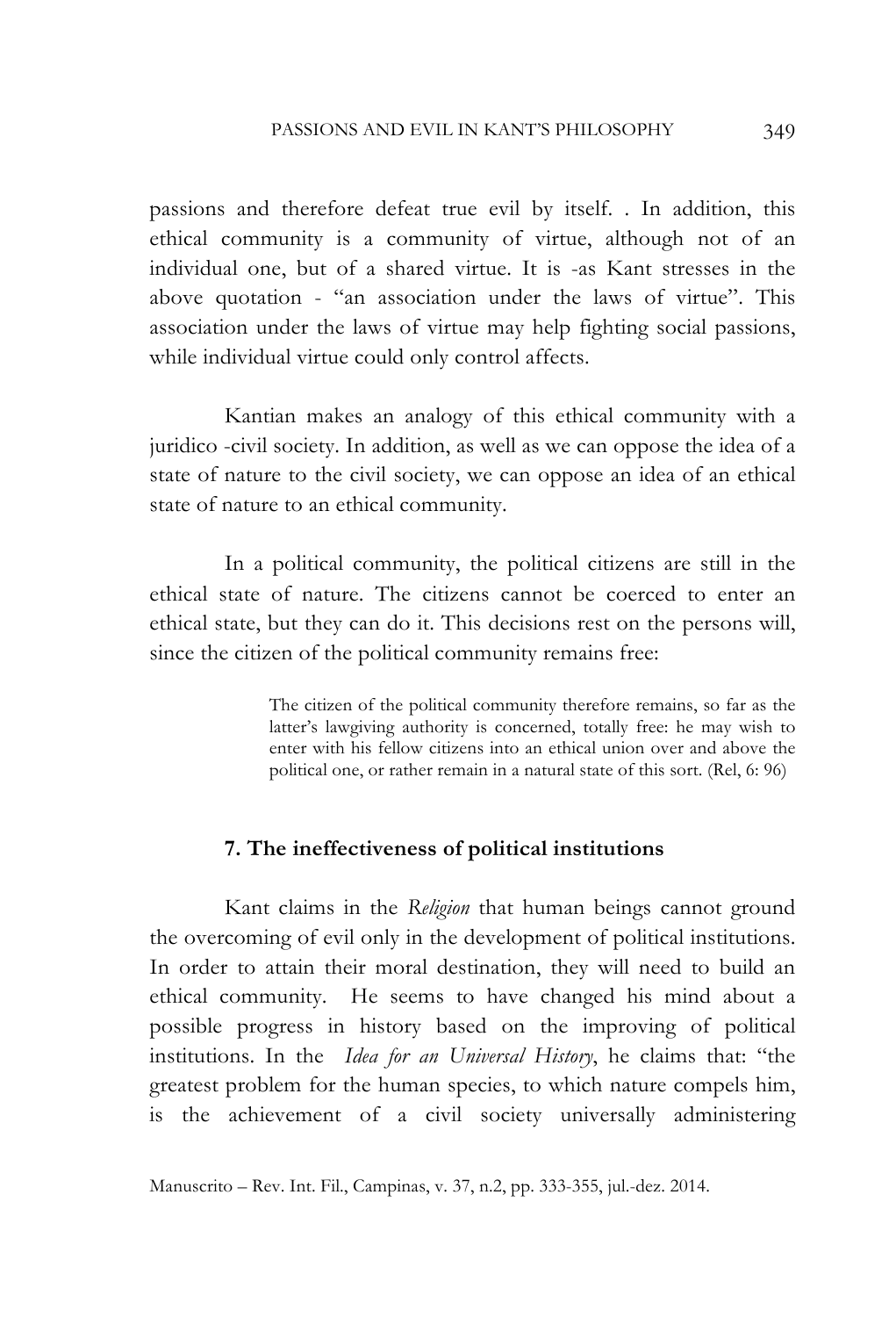right".(AA, 8:22) In the *Idea*, the just civil institutions are considered enough to develop the aim of human nature and to accomplish our moral end.

Paul Guyer remarks that there is already a shift from the text *Idea for a Universal History* (1784) to the appendix of *Perpetual Peace* (1795). He argues that in the first, moral change will happen through a natural process, while in the second Kant claims that only the free exercise of human will can lead to the moral destination of man. ( Guyer, 2000, p. 408)

Mutchnik claims that in order to understand Kant conceptual shift one must turn to the Religion (1793), "where the problem of radical evil receives its fullest expression". (Mutchnik, 2009, p. xxvii). He criticizes among others, Allen Wood, who has based his interpretation of evil in Kant only in the *Idea*: "Interpreters like Allen Wood have found in *Idea for a Universal History* the key to understanding the social dynamics of the propensity of evil, tracing the roots of Kant's view to his thesis about unsocial sociability".(Mutchnik, 2009, p. 2).

The idea of unsociable sociability plays an important role in the *Idea*, as an explanation of how can immoral inclinations or passions engender a moral outcome. This unsociable propensity, Kant affirms, " is this resistance that awakens all the powers of human being, brings him to overcome his propensity to indolence, and, driven by ambition, tyranny, and greed, to obtain for himself a rank among his fellows, whom he cannot stand, but also cannot leave alone. " ( Idee, 8: 20)

Some commentators have found in the idea of unsocial sociability the main social evil. Kristi Sweet remarks that : "those who suggest that there is something in our unsociable nature that promotes evil are right". (Sweet, 2013, p. 87) She goes further and associate this

Manuscrito – Rev. Int. Fil., Campinas, v. 37, n.2, pp. 333-355, jul.-dez. 2014.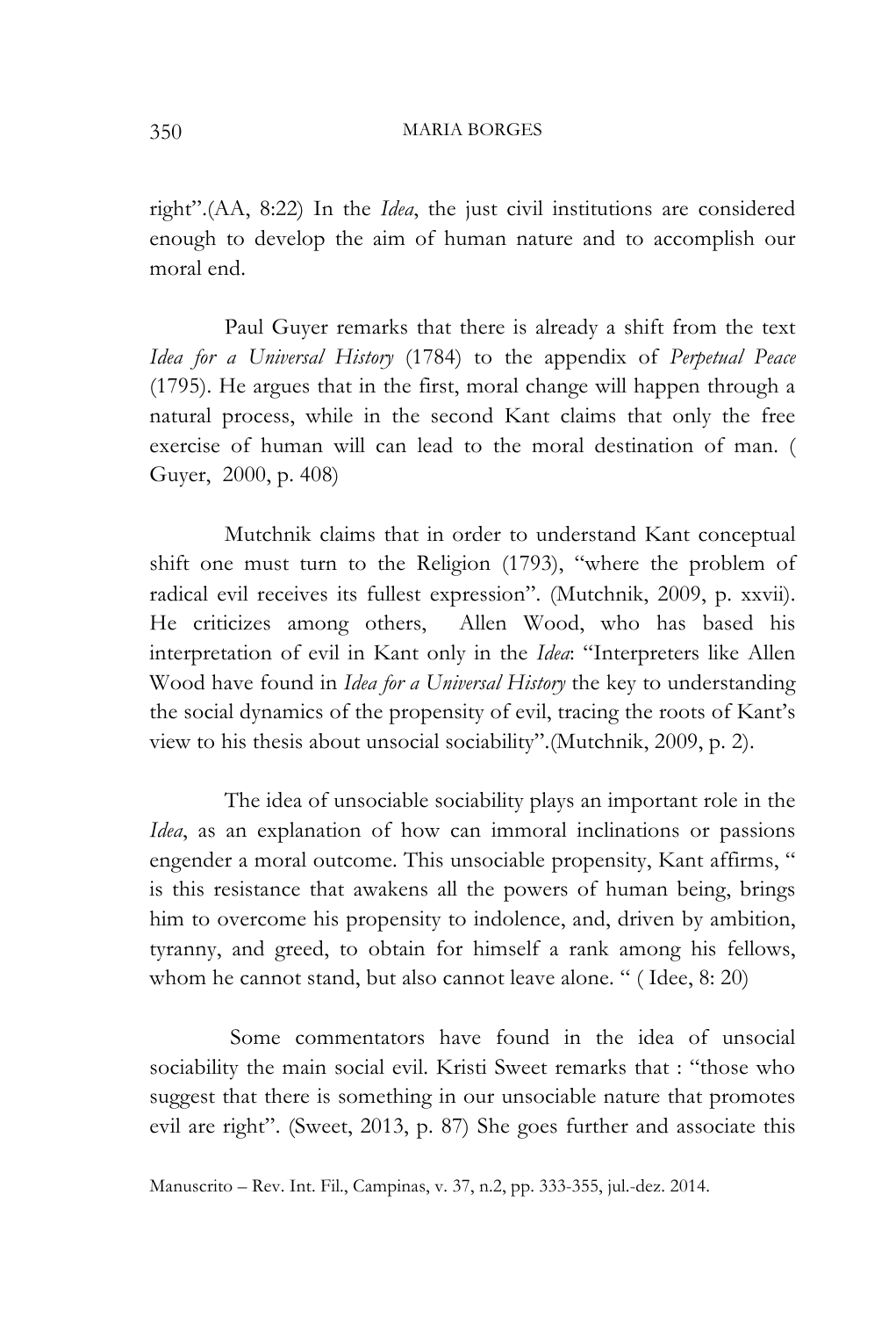social evil with the unsociable sociability of human beings "evil and the principle of self- love in which it is embodied is profoundly anti-social. This is highlighted in the way that unsociable sociability is expressed in one's desire to 'direct everything as to get his own way'. (Sweet, 2013, p. 87).

In *The Idea for a universal history with a cosmopolitan aim (1784)*, the unsociable sociability is an antagonism that will overcome our initial unsociable nature: from a bad origin, we will have a good outcome:

> Thus happen the first true steps from crudity toward culture, which really consists in the social worth of the human being; thus all talents come bit by bit to be developed, taste is formed, and even, through progress in enlightenment, a beginning is made toward the foundation of a mode of thought which can with time transform the rude natural predisposition to make moral distinction into determinate practical principles and hence transform a pathologically compelled agreement to form a society finally into a moral whole. (Idee, 8 : 20)

In the *Religion*, on the opposite, Kant renounces to the idea of a possible moral outcome from immoral passions. There is no possibility that passions left by themselves will find their way to morality. In the *Religion*, Kant stresses another kind of evil, very different from the unsociable sociability. It is not this tendency to run away from society in order to be lonely that leads to evil, but the passions that are aroused through the comparison with others.

The *Anthropology* (1797) presents another way to overcome our evil inclinations by the cultivation of a cultivated society.

> The summary of what pragmatic anthropology has to say about the vocation (*Bestimmung*) of the human being is that he is destined (*bestimmt*) through his reason to live in a society of human beings, and in this society, through the arts and sciences, to cultivate himself, civilize himself, and moralize himself (Ant, 7: 324).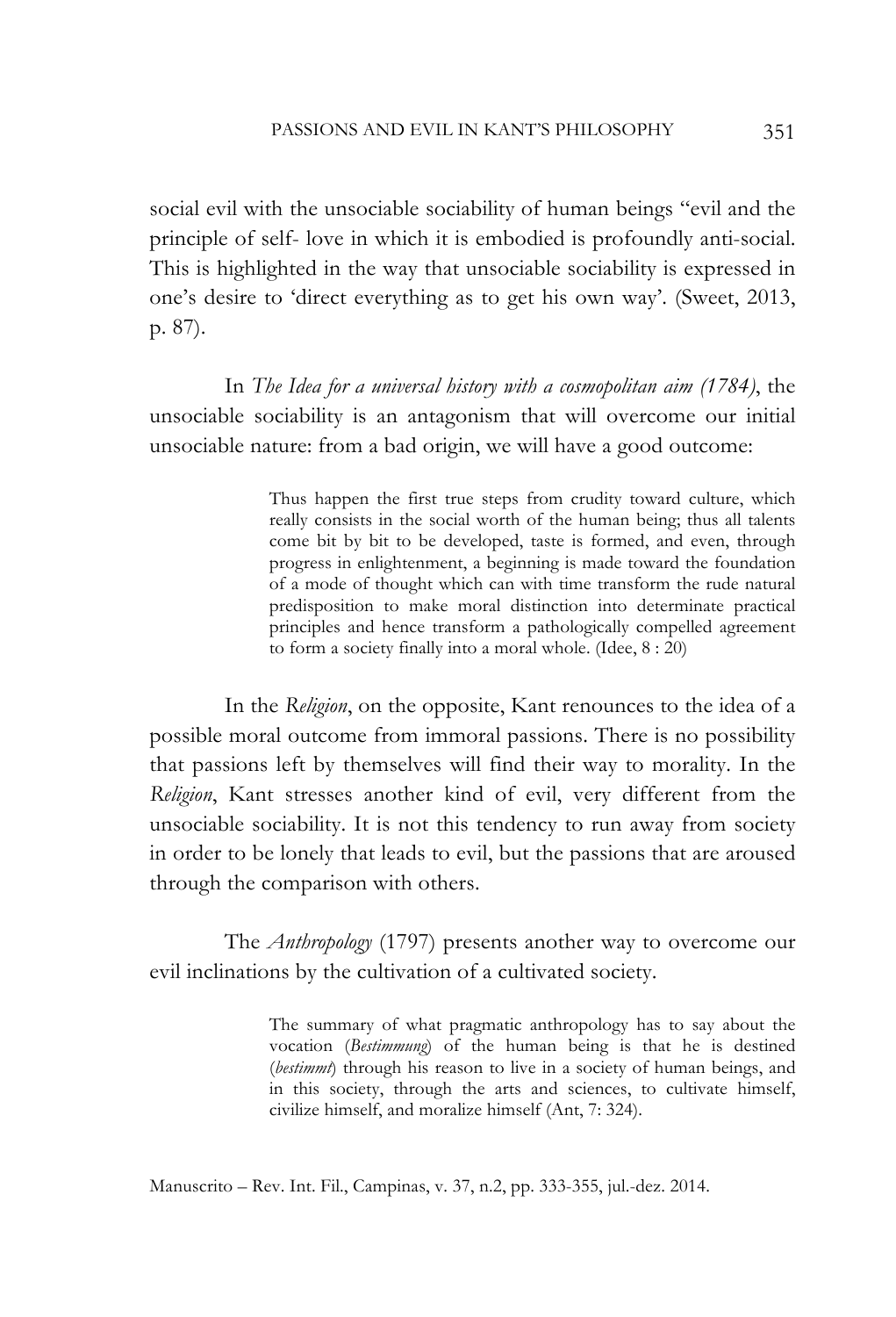Unlike the radical optimist of the *Idea*, in the *Anthropology,* Kant acknowledges that there is evil in men, which "is an inclination to desire actively what is unlawful, although he knows very well that it is unlawful." (Ant, 7: 324). He also recognizes that passions are cancerous sores of reason and do not attribute any good property to them. However, some hopefulness still remains, since passions, even if they are sores for pure practical reasons, they can be overcome by the cultivation of arts and sciences. This socio-cultural development, not of the individual, but of the species as a whole will be able to counterbalance evil and accomplish the natural destiny of species, which is to attain full rationality.

However, neither the radical historical optimism of the *Idea*, nor the cultural confidence of the *Anthropology* seemed to be enough to overcome evil. In the *Religion* there is a new condition of this development, the establishment of an ethical community, which is not guaranteed by the suggested cultivation of human being of the *Anthropology*, nor by the progress of history and political institutions of the *Idea.*

A social solution, the ethical community, should supplement a historical and cultural solution to evil, since a civil political society, even the most perfect, will not never attain. Wood explains correctly how a moral community differs from every political community:

> Its laws cannot be statuses, derived from an arbitrary human authority, but must instead be purely moral laws, which recommend themselves to each man through his own reason. In addition to this, the very principle of a moral community of men will differ from that of a political one. The legislation of every political or juridical state 'proceeds from the principle of limiting the freedom of each to those conditions under which it can be consistent with the freedom for everyone'. (Wood, 1978, p 189)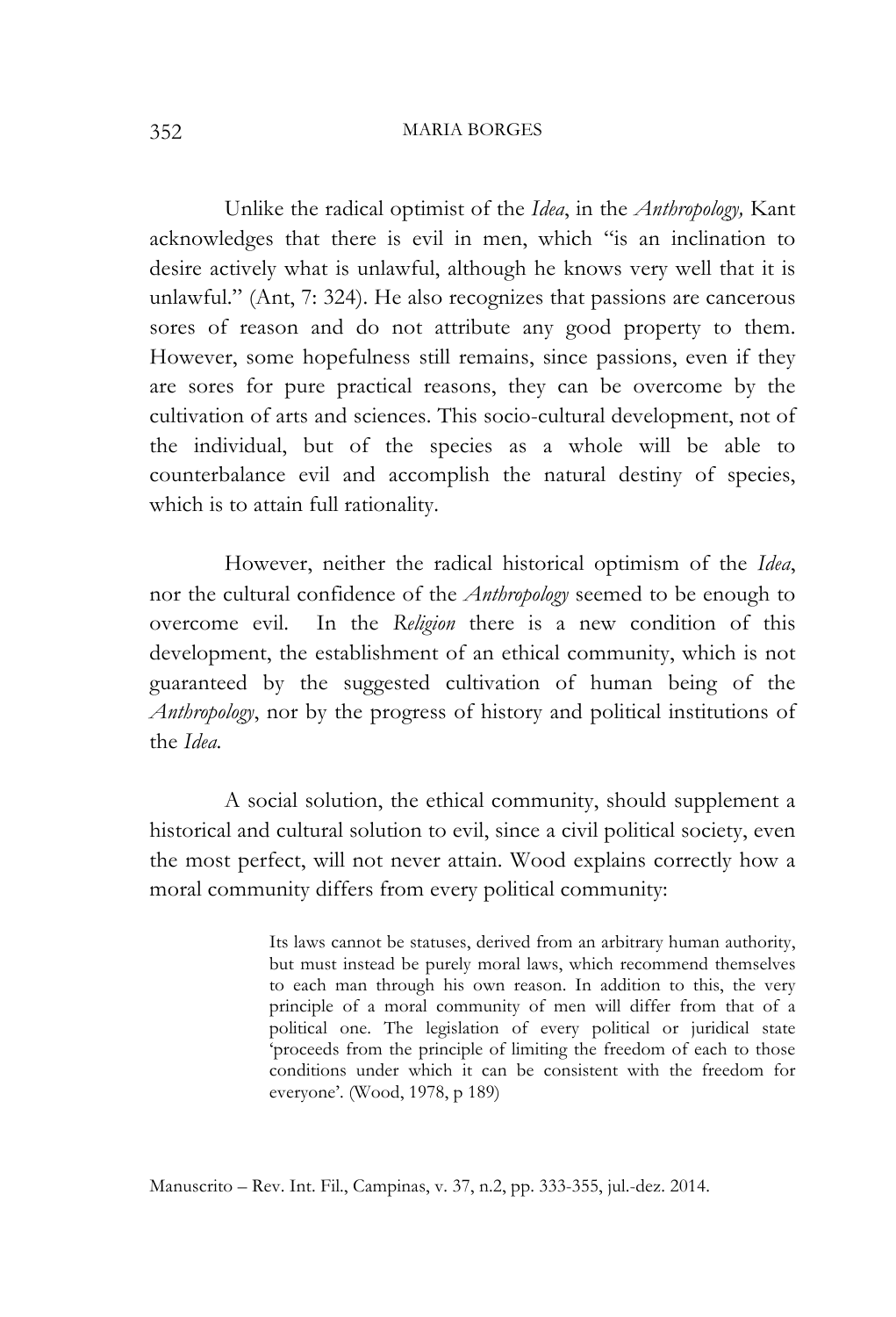The laws of the political community are always coercive laws and a moral community should promote the moral relations between its members. Good laws can compel men to an outward legality, but not to a real inside moral improvement of their character. Without a moral community, we could have an external conformity to the law, but will never attain the full development of morality.

Allen Wood did not realize that a moral community is only necessary because evil in society is not the unsociable sociability but the pure evil, which will never be healed by the development of political and cultural history. However, he is right in explaining the necessity of a moral community to heal evil, because an outward legality is insufficient to attain the full development of morality.

Only an ethical community can overcome evil, because the roots of evil are social, and belong to passions that are stimulated through social interaction. Political institutions are necessary, but not sufficient conditions, because they can compel man to an external legality, but not to an improvement of their heart.

# **REFERENCES**

- GOLD, A. & MUCHNIK, P. *Kant's anatomy of evil* . New York: Cambridge University Press, 2010.
- GOLD, A. S. *Unnecessary evil*. Albany, NY: State University of New York Press, 2001.
- ELSTER, J. *Strong Feelings: Emotion, Addiction, and Human Behavior* (Jean Nicod Lectures), Massachusetts: MIT Press, 2000 **.**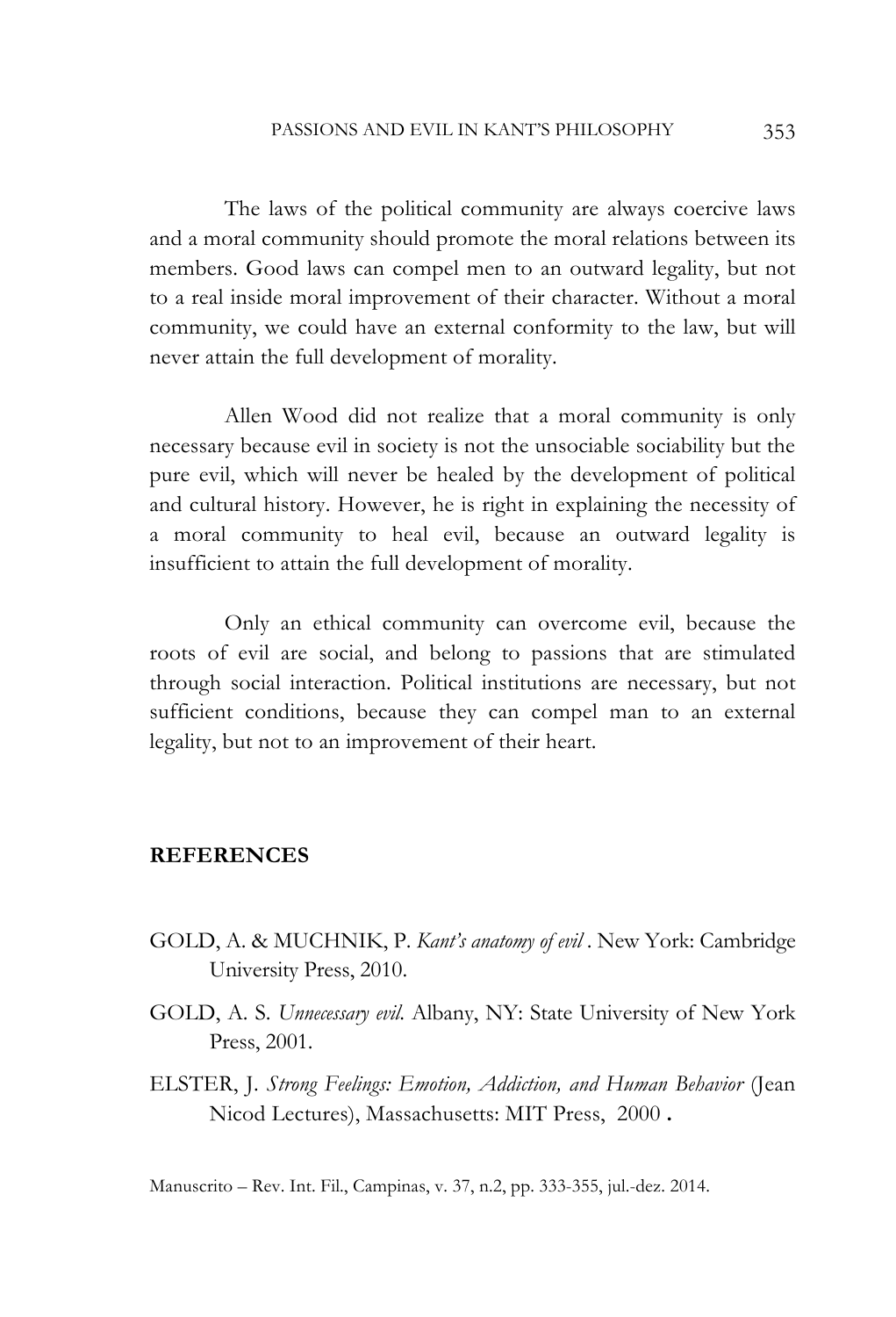- GUYER, P. *Kant on Freedom, Law and Hapiness*. Cambridge: Cambridge Univerity Press, 2000.
- KANT, I. *Anthropologie in pragmatischer Hinsicht.* Kants gesammelte Schriften (Königlich Preussischen Akademie der Wissenschaften, Berlin: Walter de Gruyter & Co., 1900.

\_\_\_\_\_\_. *Grundlegung zur Metaphysik der Sitten*. Kants gesammelte Schriften (Königlich Preussischen Akademie der Wissenschaften, Berlin: Walter de Gruyter & Co., 1900.

\_\_\_\_\_\_.*Idee zu einer allgemeinen Geschichte in weltburgelicher Absicht.* Kants gesammelte Schriften (Königlich Preussischen Akademie der Wissenschaften, Berlin: Walter de Gruyter & Co., 1900.

\_\_\_\_\_\_. *Kritik der praktischen Vernunft.* Kants gesammelte Schriften (Königlich Preussischen Akademie der Wissenschaften, Berlin: Walter de Gruyter & Co., 1900.

\_\_\_\_\_\_. *Metaphysik der Sitten.* Kants gesammelte Schriften (Königlich Preussischen Akademie der Wissenschaften, Berlin: Walter de Gruyter & Co., 1900.

\_\_\_\_\_\_. *Religion innerhalb der Grenzen der blossen Vernunft.* Kants gesammelte Schriften (Königlich Preussischen Akademie der Wissenschaften, Berlin: Walter de Gruyter & Co., 1900.

- LOUDEN, R. *Kant's impure Ethics*. Oxford: Oxford university Prss, 2000.
- NUSSBAUM, M. *Political emotions*. Cambridge: MT: Harvard University Press, 2010.
- MUCHNIK, P. *Kant theory of evil* Maryland: Rowman &Littlefield Publishers, 2009
- ROHLF, M. "Emotion and evil in Kant". *The Review of metaphysics*, 66 (4), pp 749-73, 2013.